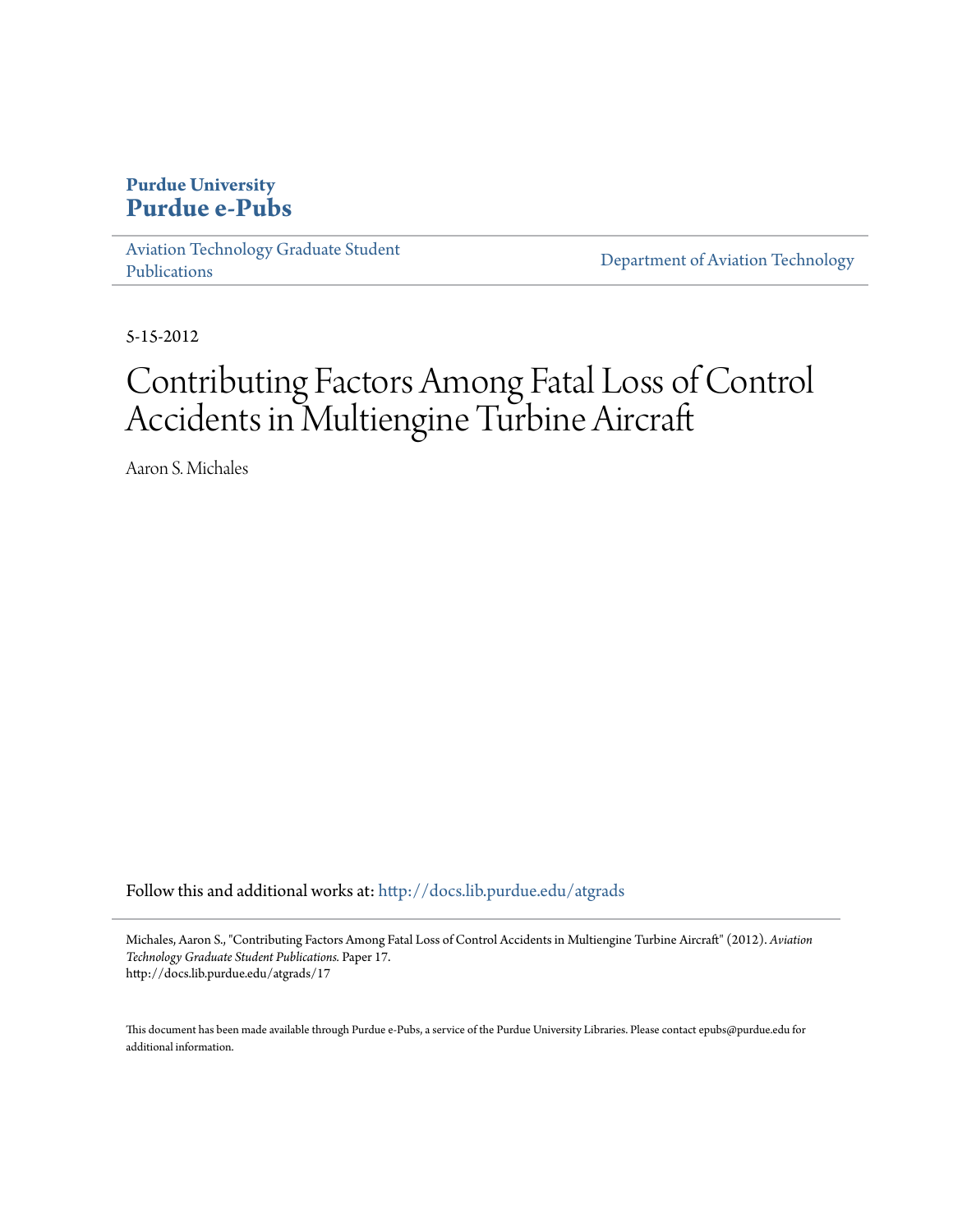Contributing Factors Among Fatal Loss of Control Accidents in Multiengine Turbine Aircraft

Aaron S. Michaels

Purdue University

Spring 2012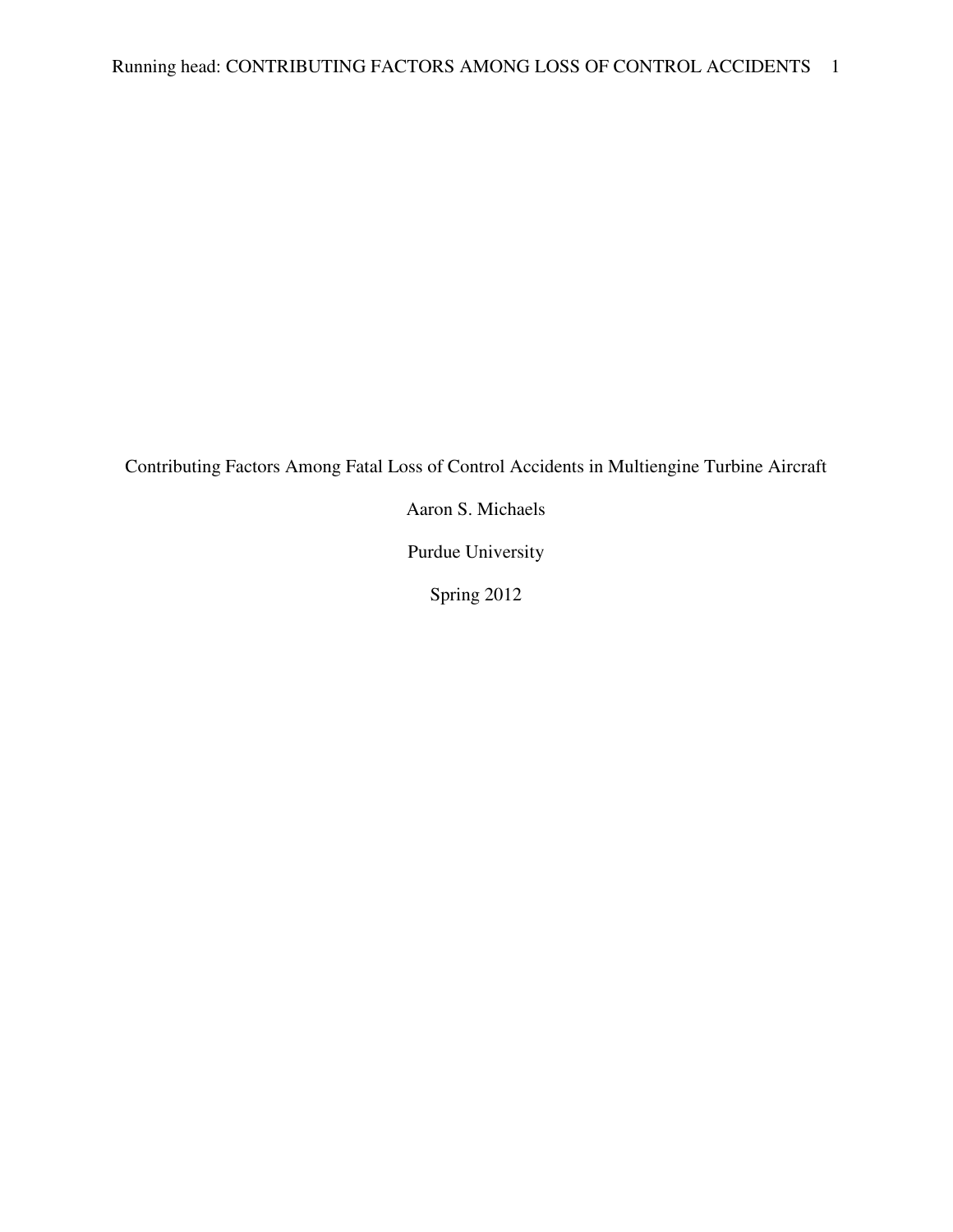#### Abstract

Aircraft accidents resulting from an in-flight loss of control have been the leading killer in aviation for more than a decade, but have only recently become a topic of serious concern in the aviation industry. There is a current trend of highly-trained and experienced pilots losing control of large, advanced multiengine turbine aircraft, resulting in catastrophic accidents, with many casualties. Utilizing an analysis of all National Transportation Safety Board accident reports involving multiengine turbine aircraft in the United States over the past ten years, this study examined the contributing factors among the fatal in-flight loss of control accidents involving such aircraft. The data were analyzed and the five most frequent causes of loss of control accidents were identified, along with a number of factors that shared strong interactions. The results provide important insight into the nature of these factors for future research and training techniques.

*Keywords:* in-flight loss of control, contributing factors, multiengine aircraft accidents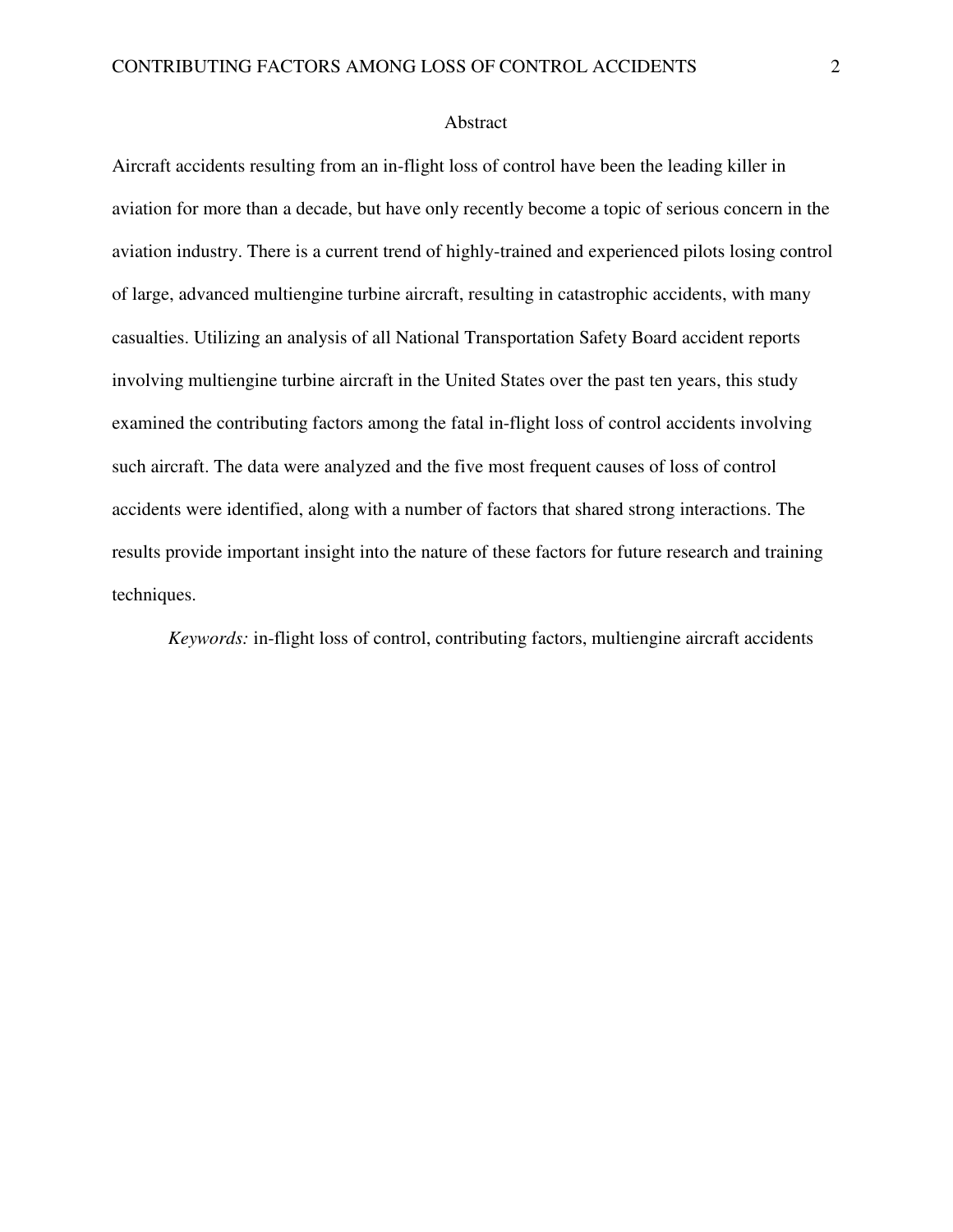# **Introduction**

Though it has accounted for the largest share of worldwide passenger deaths over the past decade, in-flight loss of control (LOC) accidents have only recently become a serious matter in the aviation industry. According to a 2011 Boeing Commercial Airplanes study of the worldwide commercial jet fleet (excluding aircraft manufactured in the Commonwealth of Independent States or former Union of Soviet Socialist Republics, due to a lack of operational data), there have been twenty fatal LOC accidents that resulted in nearly 1,850 deaths from 2001 to 2010 (Boeing Commercial Airplanes, 2011). This type of accident surpassed controlled flight into terrain (CFIT) as the leading cause of fatalities in commercial aviation in 2006, and continues to widen its margin each year since then (Chandler, 2011). There appears to be a disturbing trend that the highly-trained and qualified pilots at the controls of the aircraft involved in these seemingly preventable accidents, fail to maintain effective aircraft control.

The purpose of this study was to explore the factors contributing to fatal in-flight LOC accidents involving multiengine turbine aircraft over the past ten years. The findings of the study may help training programs and pilots address initiatives to mitigate their occurrence. It was hypothesized that due to the complex nature of operations and extensive training required to command a multiengine turbine-powered aircraft, in-flight LOC accidents occur more frequently as a result of events outside of a pilot's control, such as system failure.

#### **Review of Literature**

# **Defining Loss of Control**

 Because most LOC events involve a catastrophic impact, they often result in a significant number of fatalities. It has been estimated that 80 percent of all in-flight LOC accidents result in at least one fatality (National Aeronautics and Space Administration [NASA], 2010), and the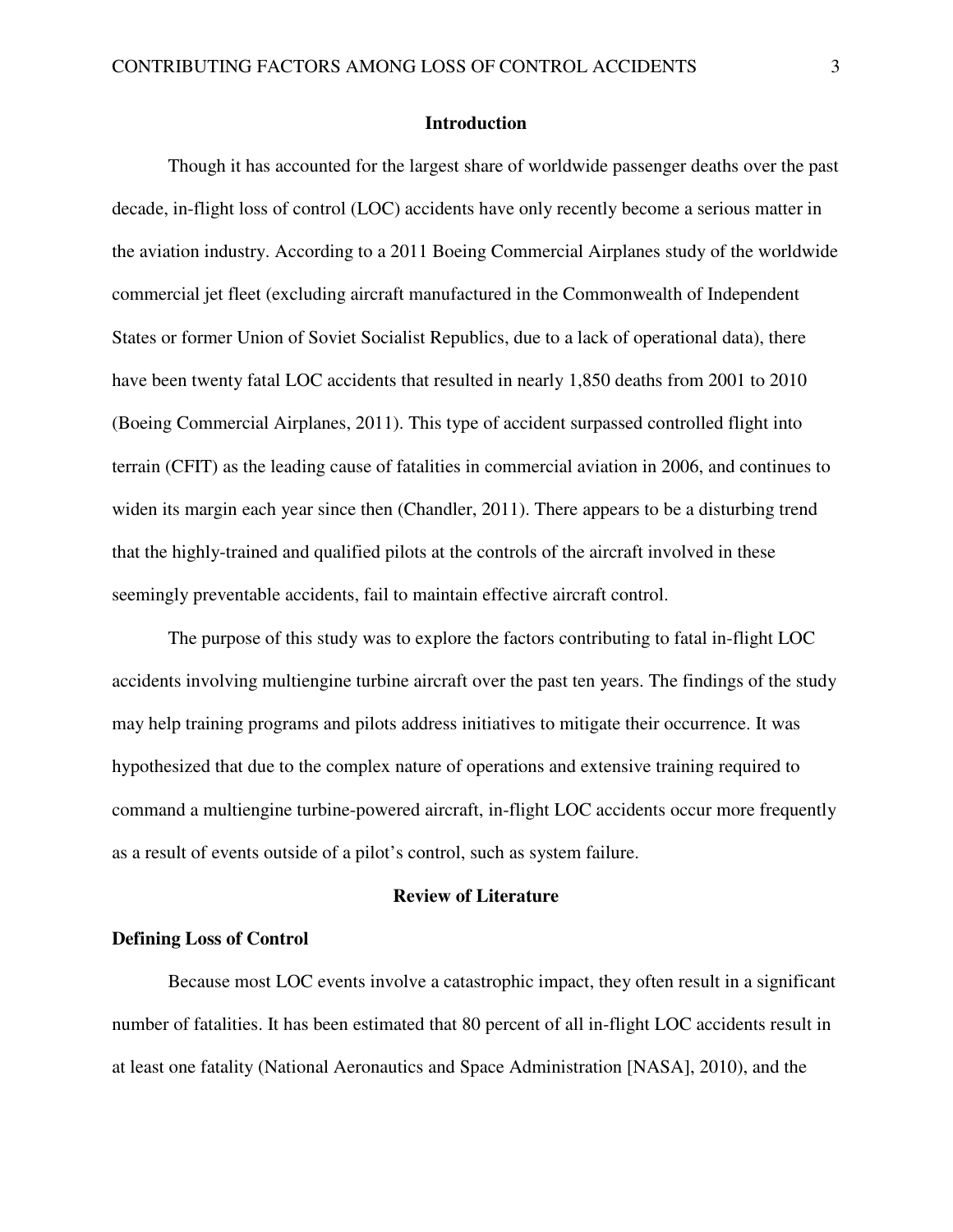number of deaths among LOC accidents involving airliners over the past decade is nearly twice that of the next highest accident type, controlled flight into terrain (Sorensen, 2011). The International Civil Aviation Organization (ICAO) estimates that in-flight LOC accounts for 9 percent of the total number of accidents, but 29 percent of fatal accidents and 28 percent of the total fatalities (International Civil Aviation Organization [ICAO], n.d.). This type of accident is responsible for an exceptional proportion of the fatalities in air carrier operations. To facilitate an understanding of the reasons for this, in-flight LOC must be clearly defined as the partial or complete loss of control of the airplane during an airborne phase of flight, or the period from when the wheels lift off the ground to when the wheels touch down. This loss of control can occur during either visual or instrument meteorological conditions, and weather, such as flight in icing conditions, can be a factor. Additionally, in-flight LOC can be the result of a deliberate maneuver by the pilot, including all intentional and unintentional stalls, as well as the configuring of the aircraft's lift control systems (flaps and slats). However, cockpit crew vision related events, such as collision with terrain due to somatogyral illusions, though the pilot's maintenance of control may be questionable, are classified as CFIT (ICAO, n.d.). It is the inability of the pilots to control the aircraft before it contacts the ground that is the fundamental difference between in-flight LOC and CFIT.

# **Types of Loss of Control**

In the 2010 study *Causal Factors and Adverse Conditions of Aviation Accidents and Incidents Related to Integrated Resilient Aircraft Control*, NASA determined nine causes secondary to LOC:

> 1. LOC secondary to system/component failure/malfunction (SCFM): In each of these events, LOC occurred secondary to a failure/malfunction. In some of these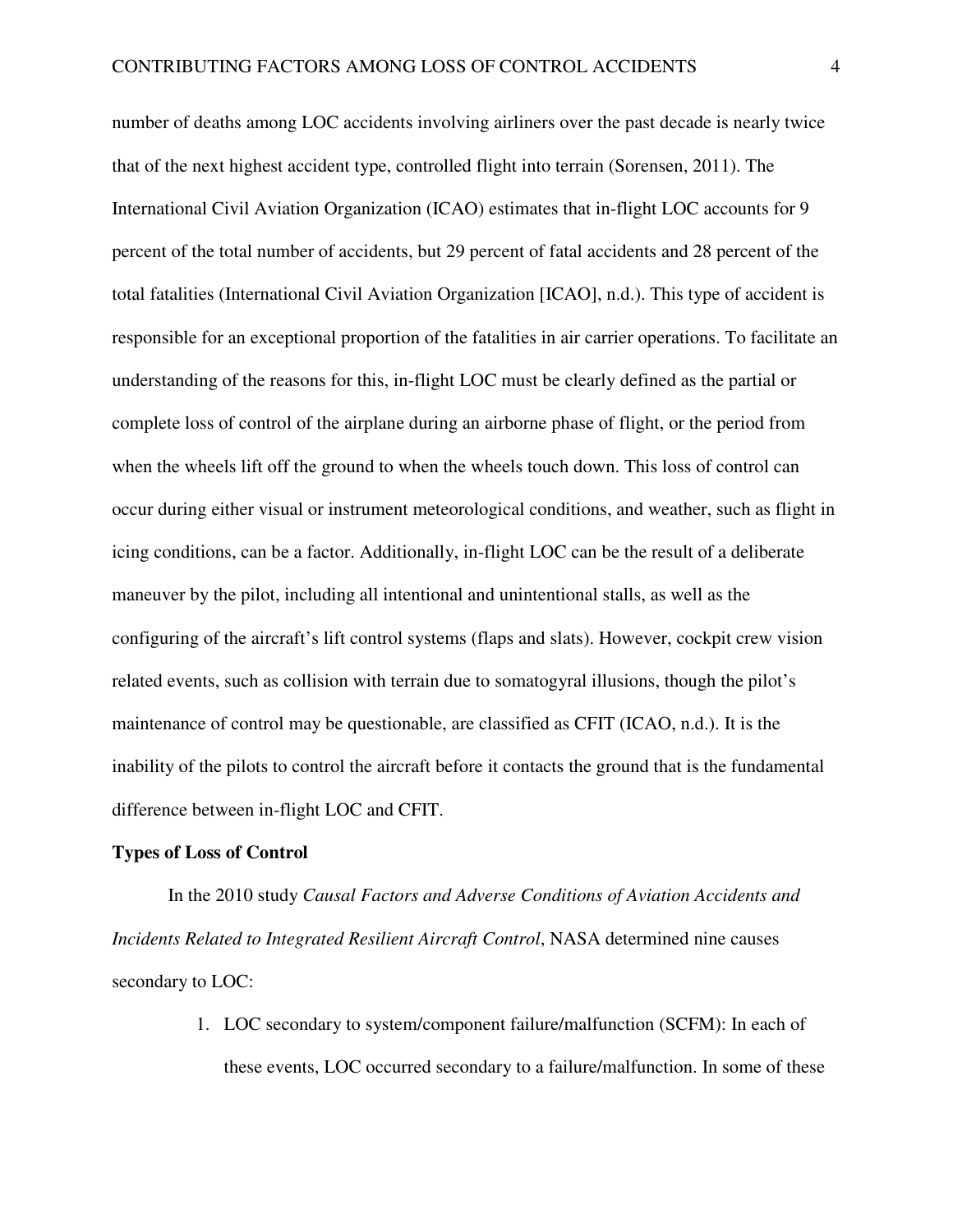events, it may have been possible for the flight crew to maintain control, but in others the LOC was unavoidable.

- 2. LOC secondary to aircraft damage fire/explosion
- 3. LOC secondary to aircraft damage mid-air collision with another aircraft, bird, or skydiver
- 4. LOC secondary to aircraft damage weather-induced damage (from turbulence, hail or lightning)
- 5. LOC secondary to aircraft damage pilot-induced (most often exceeding the designed stress limits of the aircraft)
- 6. Control upset pilot-induced: Control was lost due to the actions or inaction of the pilot, without other preceding or concurrent events.
- 7. Control upset low altitude operations: In these accidents, control was lost in conjunction with some type of low-level maneuvering (aerobatics, aerial application, banner towing, evasive maneuvers to avoid a collision, sight seeing, scud running, etc.)
- 8. Control upset severe weather: In these events, the LOC was secondary to an encounter with severe weather – icing, turbulence, thunderstorm, or wind shear – or to inadequate ice/frost/snow removal prior to takeoff
- 9. Control upset other events: The other events include loss of engine power, pilot incapacitation, or inadequate preflight inspections that resulted in open doors, gust locks that were not removed, or compromised pitot systems.

To better understand the factors involved in LOC accidents and why they happen, the circumstances surrounding each type of event must be analyzed. Because some of the nine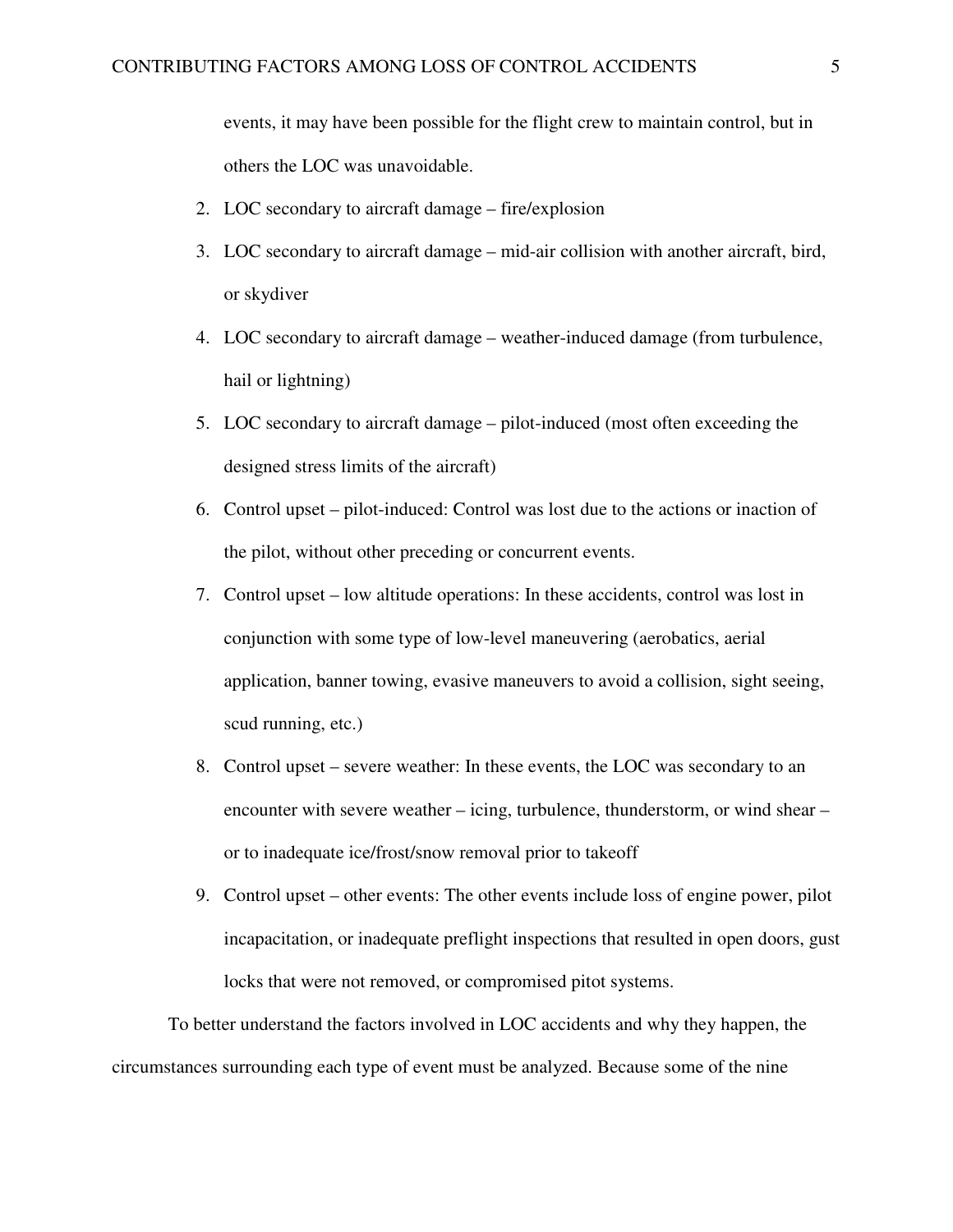causes determined by the NASA study share similar conditions, they can be classified into three overarching groups: SCFM, aircraft damage, and control upset. Twenty-four total systems and components have been cited as contributing to LOC secondary to SCFM, with the landing gear, brakes, aircraft flight control (linkages and cables), propulsion systems, and control surfaces being the most critical in regards to the frequency of incidents (NASA, 2010). An error in the operation of critical systems such as these can make the aircraft difficult or impossible for the flight crew to control. Loss of control secondary to aircraft damage occurs when the aircraft sustains damage from an external source, whether it is natural or artificial in nature. Lastly, control upset, which represents the largest, and often most preventable category of LOC accidents, is the failure of the flight crew to maintain control of the mechanically and structurally healthy aircraft (NASA, 2010). It is important to note that any cause secondary to LOC can overlap with another (Dornheim, 1998), as it is often multiple factors in conjunction with one another that lead to accidents.

# **Case Studies**

 Several specific accident reports can be examined to highlight the different characteristics and factors involved during each of the three groups of LOC accident.

 **Fatal crash of Marlin Air Cessna Citation into Lake Michigan.** An example of a LOC accident secondary to SCFM is illustrated by the crash of a Cessna Citation as a result of the flight crew's incorrect handling of a flight control malfunction shortly after takeoff. The accident occurred during the early afternoon of June 4, 2007, as the Cessna Citation 550 impacted Lake Michigan on departure from General Mitchell International Airport in Milwaukee, Wisconsin. Almost immediately after takeoff and during the initial turn, the captain noticed the aircraft was forcing an uncommanded bank to the left, and stated he was "fighting the controls". While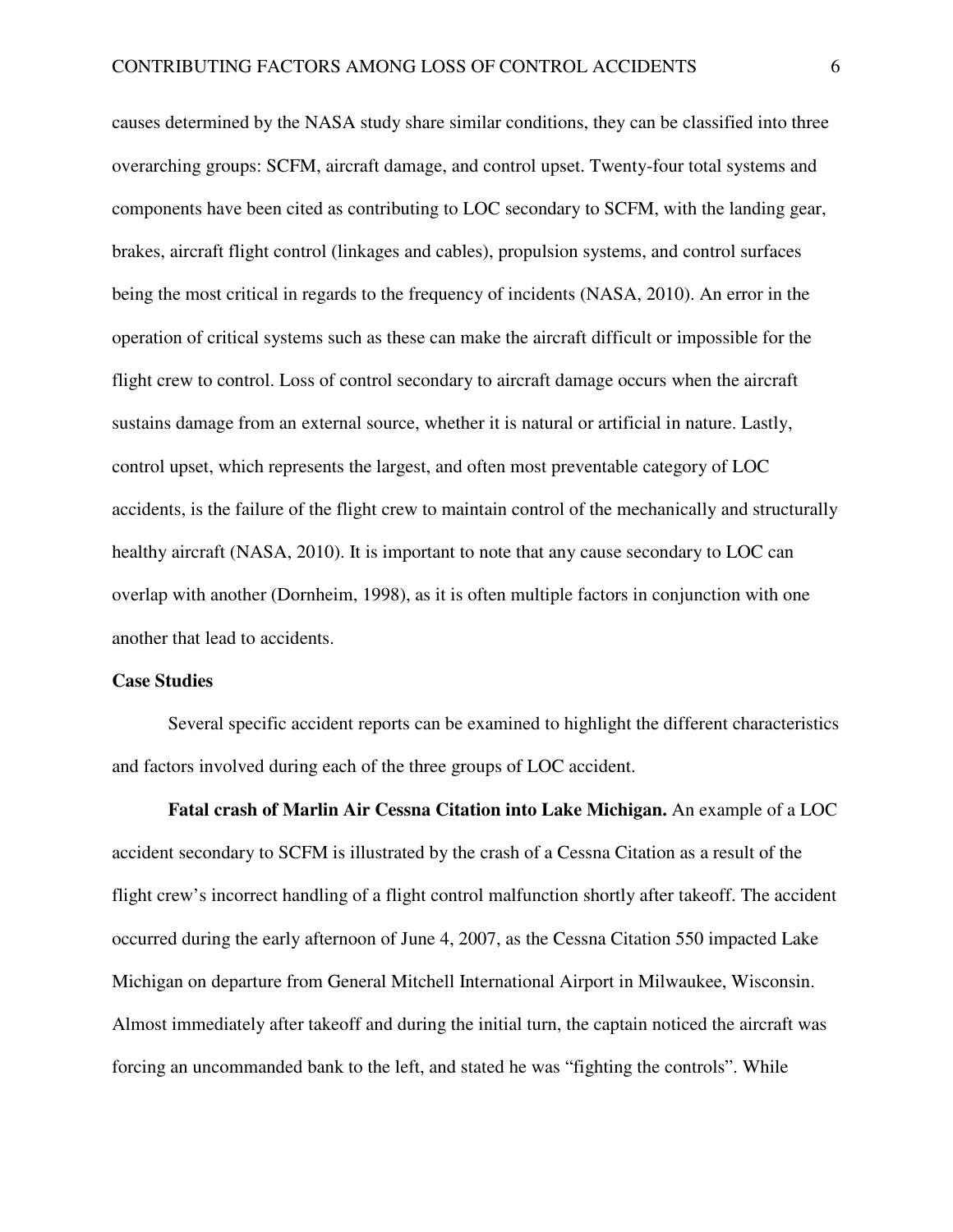attempting to regain control of the aircraft and troubleshoot the control anomaly with the assistance of the first officer, the captain allowed the aircraft to accelerate beyond the manufacturer's maximum recommended speed for the given condition. Due to this excessive speed, the flight control forces were significantly increased and the aircraft became more difficult to control. Ultimately, the flight crew was unable to regain control of the aircraft and it struck the water in a steep nose-down, left-wing-low attitude. After completing its accident investigation and subsequent analysis, the NTSB concluded that two possible scenarios could explain the cause for this abnormal control situation: an inadvertent autopilot engagement or a runaway electric pitch trim. It was the failure of the aircraft's flight control system, coupled with the improper response by the crew that led to the loss of control of the aircraft (National Transportation Safety Board [NTSB], 2009).

**Fatal crash of American Airlines Flight 587 in Belle Harbor, New York.** A commonly-cited example of loss of control due to aircraft damage is the crash of American Airlines flight 587 in Belle Harbor, New York after departing from John F. Kennedy International Airport on November 12, 2001. Shortly after takeoff and while in trail of a recently departed Japan Air Lines 747-400, the Airbus A300 was directed by air traffic control to fly a visual departure procedure and continue its climb. Less than a minute later, the first officer, who was the flying pilot, commenced a turn to the southeast. During this turn and while climbing through two thousand feet, the aircraft encountered wake turbulence generated by the 747-400 that had departed less than two minutes before. The NTSB determined that, to counter the abrupt change in aircraft attitude, the first officer applied unnecessary and excessive rudder pedal inputs causing the vertical stabilizer and rudder to separate from the aircraft. Upon the separation of this critical airframe component, control was lost and the aircraft crashed (NTSB, 2005).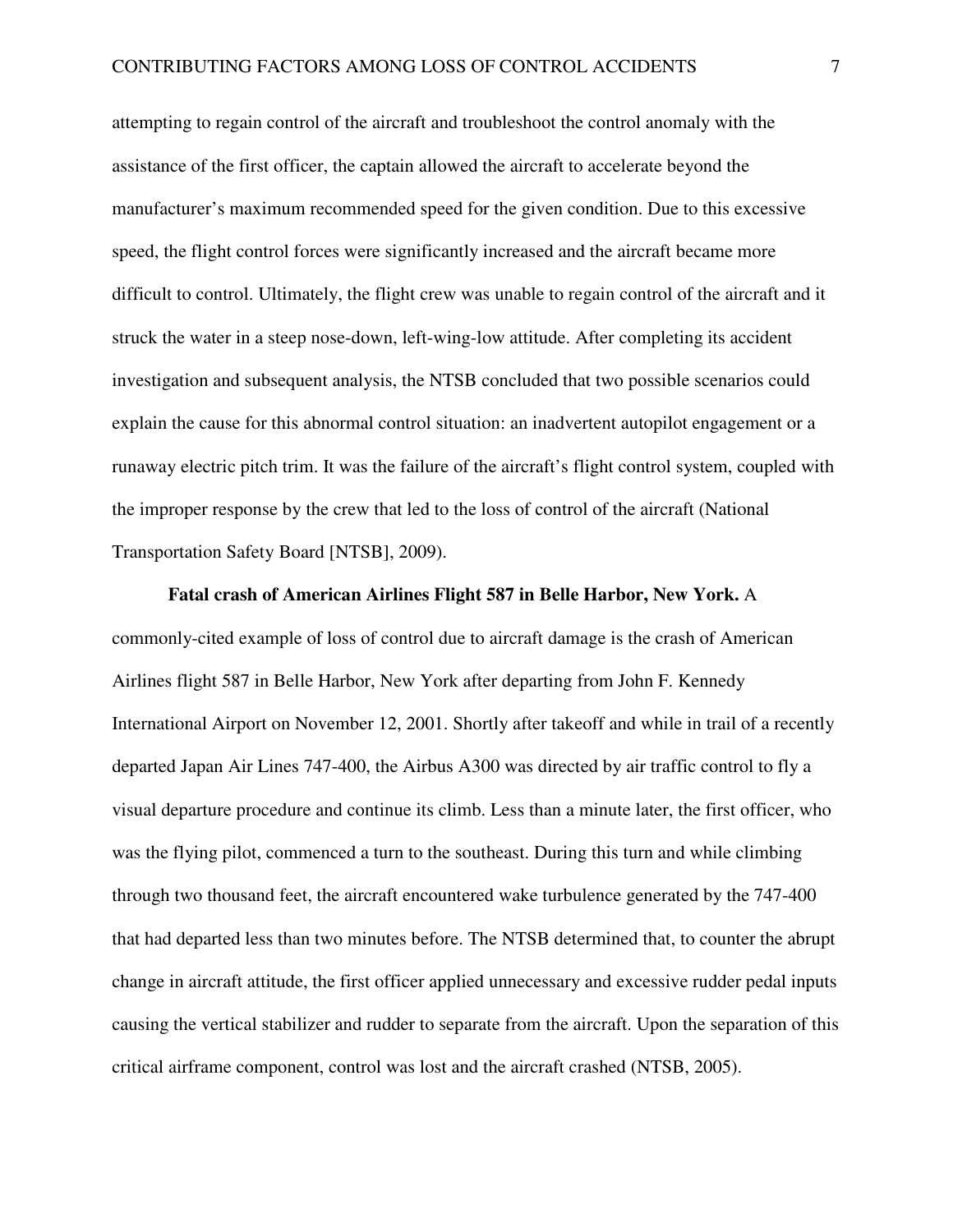**Fatal crash of Learjet 35 on approach to the Truckee-Tahoe Airport.** Unfortunately, there are many examples of loss of control accidents due to control upsets, many of which involve high performance and technologically advanced aircraft. In particular, the December 28, 2005 crash of a Learjet 35 attempting to land from a circling approach at the Truckee-Tahoe Airport in Truckee, California illustrates how a flight crew consisting of two qualified pilots can make critical mistakes leading to the loss of control of the aircraft without any preceding event. As the aircraft entered the traffic pattern from the circling approach, the captain failed to properly correct for a gusty surface wind, and as a result, experienced an inadvertent stall while attempting to align with the runway. It was the simple inadequate management of airspeed while maneuvering the aircraft that led directly to the loss of control and subsequent crash. There were no abnormal conditions or occurrences that contributed to the accident, and as a result, the NTSB concluded the cause of the accident to be pilot error (NTSB, 2007).

#### **Concerns Regarding Loss of Control Accidents**

With such a large number of LOC accidents attributable to pilot error, questions arise regarding the presumably well-trained and experienced pilots at the controls. Aircraft with modern avionics have made commercial aviation statistically safer by providing pilots with more comprehensive and relevant information, thus reducing the workload during critical phases of flight. Occasionally, however, minor problems can quickly snowball out of control, resulting in devastating results when pilots do not understand, misinterpret, or act incorrectly upon the increasingly complex systems in the cockpit. A commonly-cited area of deficiency is aircraft automation. There is growing concern that pilots exhibit increasing reliance upon automated flight control systems, possibly dulling their flying skills and leaving them less than proficient to take the controls in times when their skills and experience are needed most (Sorensen, 2011).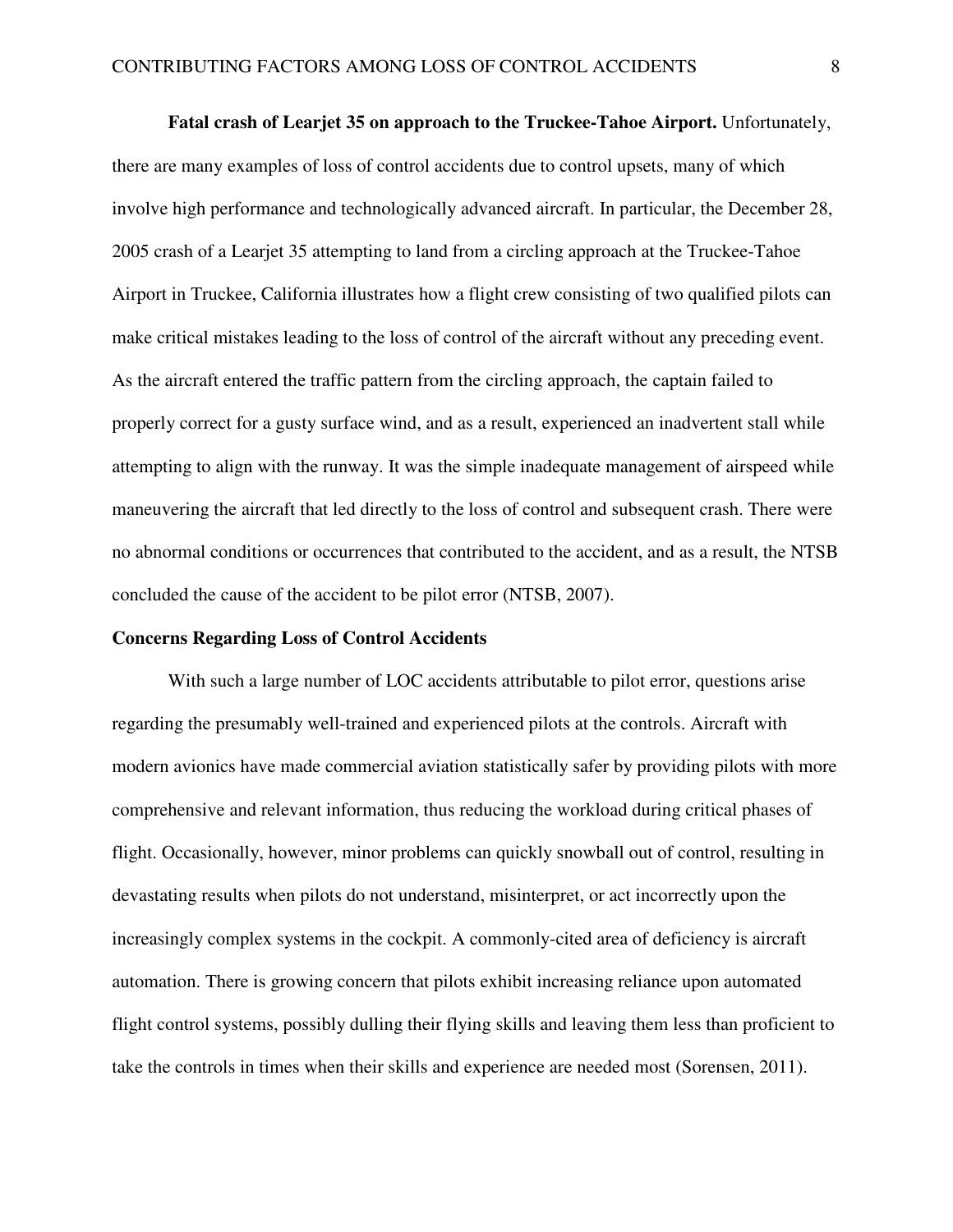# **Methodology**

The data for this study were acquired from the National Transportation Safety Board (NTSB) Accident Database and Synopses, which contains information about civil aviation accidents and selected incidents in the United States, its possessions and territories, and international waters. Using the query function, data were collected utilizing the following criteria:

 Event Start Date: 11/01/2001 Event End Date: 11/01/2011 Injury Severity: Fatal Category: Airplane Amateur Built: No Number of Engines: 2/3/4 Engine Type: Turbo Fan/Turbo Jet/Turbo Prop/Turbo Shaft

Report Status: Probable Cause

The reports returned from these search criteria accounted for all accidents involving these types of aircraft over the specified time period. In order to narrow the selection to just LOC accidents, each NTSB published Brief of Accident was read to determine whether the accident was an inflight LOC per the ICAO definition. Additionally, accidents outside the contiguous United States were disregarded to reduce the chance of confounding factors unique to areas such as Alaska and Hawaii. Of the 131 total accidents from 11/1/2001 to 11/1/2011, 52 were determined to be LOC. Accidents other than in-flight LOC, and LOC accidents occurring for undetermined reasons, were not considered.

A database was compiled from the 52 NTSB probable causes. The narratives were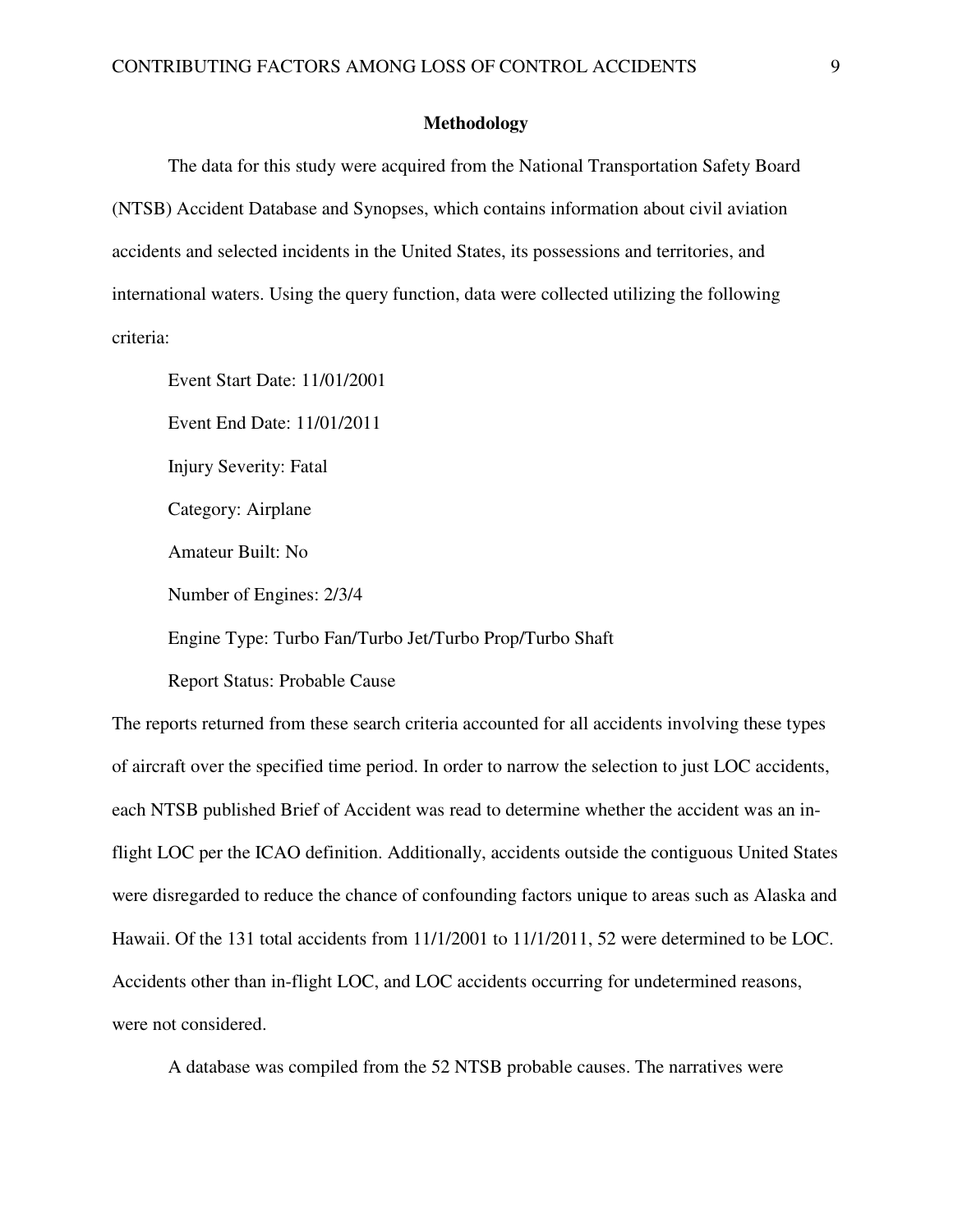analyzed against the nine secondary causes to LOC accidents as discussed in the 2010 NASA study. These were coded into nine categories: 1.) System/Component Failure/Malfunction, 2.) Aircraft Damage – Fire/Explosion, 3.) Aircraft Damage – Mid-air Collision, 4.) Aircraft Damage – Weather-Induced, 5.) Aircraft Damage – Pilot-Induced, 6.) Control Upset – Pilot-Induced, 7.) Control Upset – Low Altitude Operations, 8.) Control Upset – Severe Weather, and 9.) Control Upset – Other Events. Nine columns were added to the database for each category. As the accidents were assigned to the applicable secondary causes, a mark was placed in the corresponding column. Each probable cause was assigned to one or more secondary causes based on the definition from NASA's work, as interpreted by the researcher. Two unbiased third party experts, each possessing extensive practical and academic experience in aviation, repeated this process, to help ensure the accuracy of the selections.

 Each of the nine columns was tallied to determine the most frequent cause secondary to in-flight LOC accidents, and the results recorded in a table. The number of times each category was the only secondary cause to the LOC accident was also noted. Additionally, because of the high frequency of interactions among multiple categories, an incidence matrix was constructed. An incidence matrix is "a way of representing the relation *R* that's particularly useful for calculating various measures of connection between the elements of the two sets under consideration" (Casti, 1994, p. 174). This incidence matrix provides a means of analyzing the relationships between the different causes secondary to LOC, specifically the frequency of interactions between them. The table and incidence matrix facilitate a means of analyzing the data in order to determine the most frequent cause secondary to LOC and the frequencies in which each cause interacts with the others. From this analysis, a series of specific areas of focus were determined for future research and training consideration.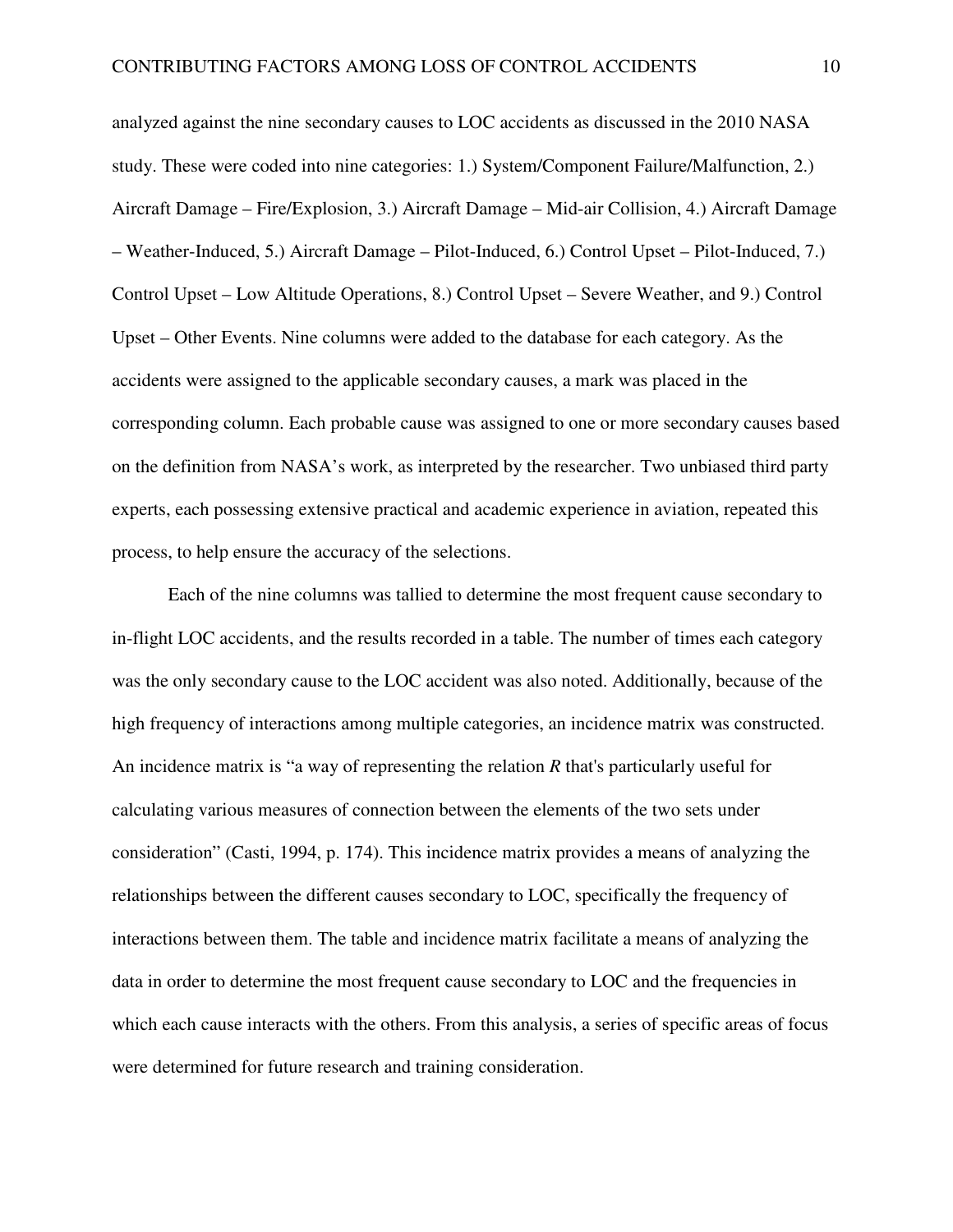# **Results**

The categorized data from the database were organized into a table. Table 1 shows the frequency of each category of causes secondary to LOC in the fatal accidents of multiengine turbine aircraft in the United States over the past ten years.

# Table 1

*descending order*  Category Total Only Cause 7 Control Upset - Low Altitude Ops 21 0 6 Control Upset - Pilot-Induced 18 2

*Frequency of categories cited as the cause to a LOC accident in* 

|   | 6 Control Upset - Pilot-Induced     | 18 | $\mathcal{D}_{\cdot}$ |  |
|---|-------------------------------------|----|-----------------------|--|
|   | <b>SCFM</b>                         | 14 |                       |  |
| 8 | Control Upset - Severe Weather      | 13 |                       |  |
| 9 | Control Upset - Other Events        | 12 | 3                     |  |
| 3 | Aircraft Damage - Mid-air Collision | 3  | 3                     |  |
| 4 | Aircraft Damage - Weather-Induced   | 3  |                       |  |
| 5 | Aircraft Damage - Pilot Induced     |    |                       |  |
|   | 2 Aircraft Damage - Fire/Explosion  |    |                       |  |

 The most common factor secondary to LOC accidents was a control upset during low altitude operations. This could include any loss of control in conjunction with some type of lowlevel maneuvering, such as evasive maneuvers to avoid a collision, sightseeing, scud running, traffic pattern operations, initial climbout, approach to landing, or a missed approach/go-around. Second was pilot-induced control upset, in which control was lost due to the actions or inactions of the pilot, but without any other preceding events. The third most common was a loss of control due to a system/component failure/malfunction. The fourth most frequent cause was a control upset as a result of an encounter with severe weather, such as thunderstorms, turbulence, and icing. The fifth most frequent cause was simply a control upset due to other events, including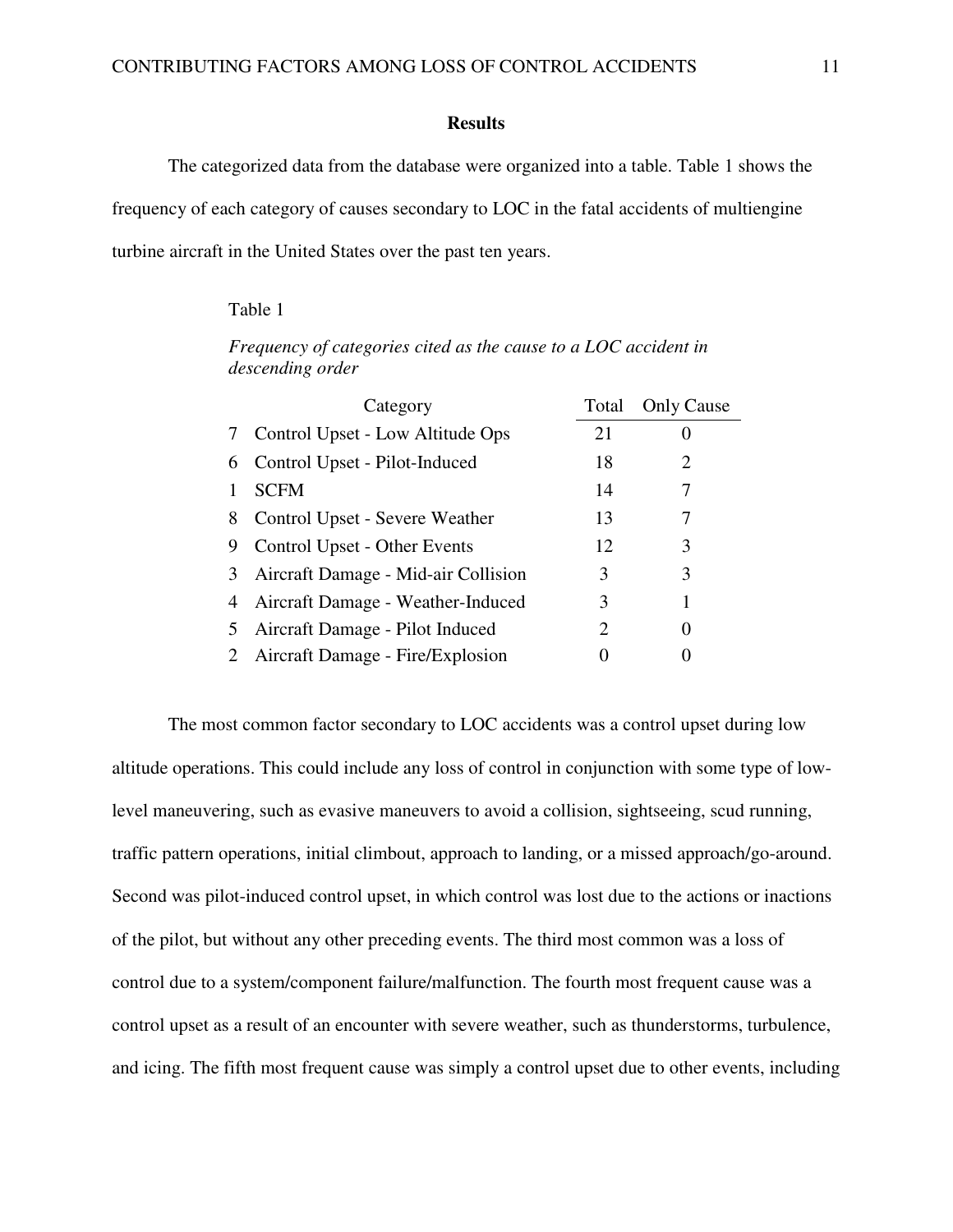loss of engine power and pilot incapacitation or impairment. The remaining categories, aircraft damage sustained from a mid-air collision, weather-induced aircraft damage, pilot-induced aircraft damage, and damage as a result of a fire or explosion, respectively, were cited as causes significantly less frequently. Loss of control due to SCFM and encounters with adverse weather, as compared to the other categories, were most frequently the only factors leading to a LOC accident.

 Twenty-nine of the 52 total accidents were attributed to two or more causes. The incidence matrix in Figure 1 illustrates the interactivity between the different factors secondary to the LOC accidents. Of the 18 and 21 total accidents attributed to categories 6 and 7, respectively, 14 accidents involved an interaction between the two. The interaction between categories 7 and 9 was the second most frequent, with 6 occurrences. Following that are the relationships between categories 1 and 9, 6 and 8, and 7 and 8. Of the 45 different



*Figure 1.* Incidence matrix showing the relationships between the different categories of factors secondary to LOC accidents.

relationships possible, there existed 10 actual relationship occurrences.

# **Discussion**

From this analysis, it was determined that the five most frequent contributing factors secondary to fatal LOC accidents of multiengine turbine aircraft over the past ten years were control upset in conjunction with low altitude operations, pilot-induced control upset,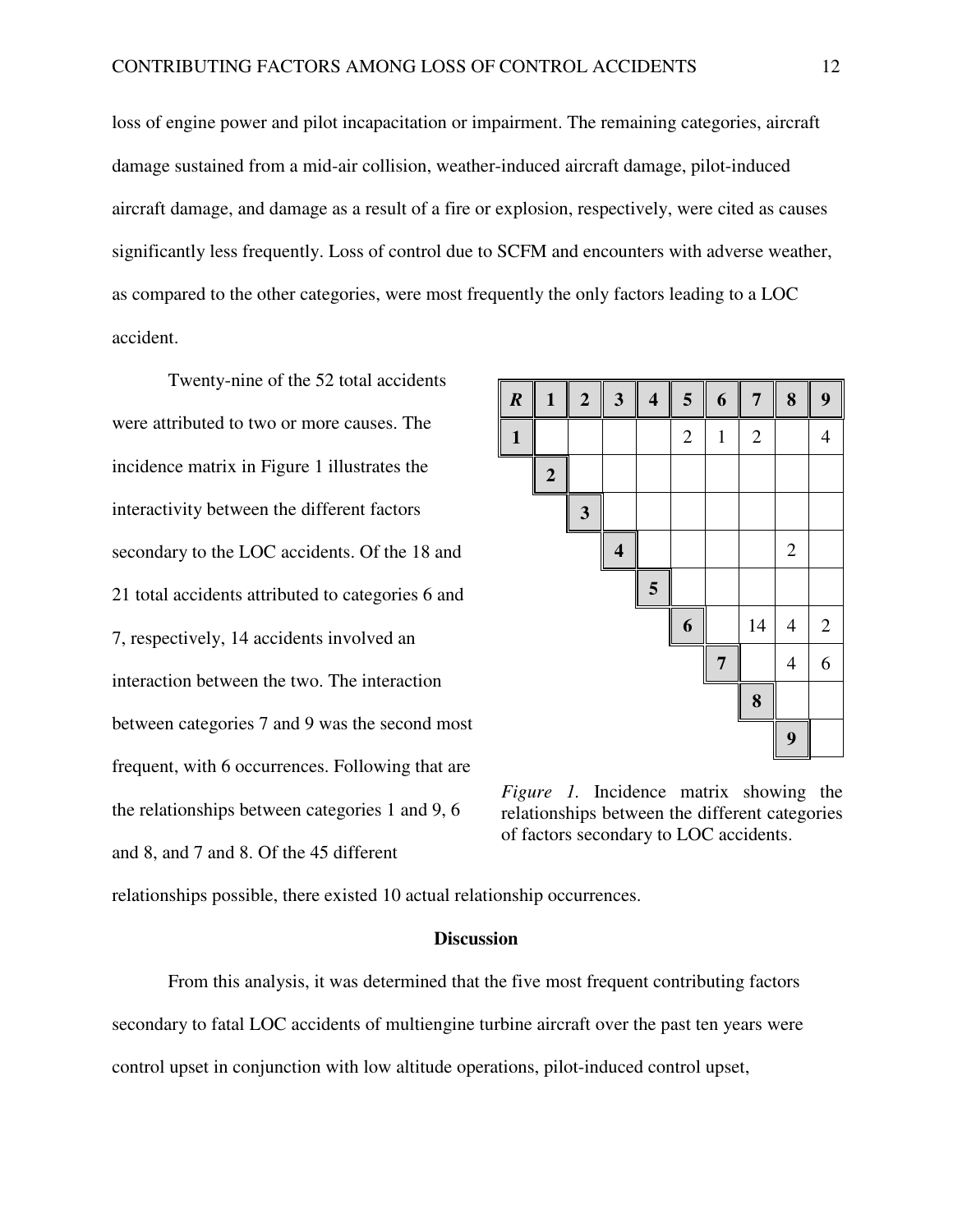system/component failure/malfunction, control upset as a result of an encounter with severe weather, and control upset due to other events. Because of the subjective nature of assigning one or more causes to an accident, the validity of this selection was confirmed through the comparison of the selections submitted by the third party experts. Though the submissions did not match exactly the researcher's selections, the top five most frequent causes to loss of control were confirmed. This provides a degree of confidence that those causes were attributable as the most frequently occurring in the scope of the study.

An analysis of the frequency of the top five contributing factors casts an incomplete picture of in-flight LOC accidents. Because more than half of the accidents in the dataset were attributed to multiple causes, those frequencies insufficiently describe the data. An additional careful consideration of the relationships between the causes must also be made. There are a total of 41 relationships among the different causes. Most of these relationships were infrequent and not appreciably greater or less than the others. However, control upset during low altitude operations and pilot-induced control upset had the highest rates of interaction by a large margin, with 14 accidents citing both causes. This was more than double the relationship of causes 7 and 9, which had the next highest frequency of interaction. Since these two factors also have the highest rate of occurrence, an important correlation can be postulated. Accidents involving a loss of control due to pilot error without preceding events frequently happened in conjunction with low altitude maneuvering. This contradicts the hypothesis that most LOC accidents involving multiengine turbine aircraft occurred for reasons at least partially outside of the pilots' control. In both of these factors determined to be the most important for LOC accidents, it was essentially pilot error that lead to the accident. This indicates the need for training programs to raise awareness, identify the dangers, and adjust the focus to issues regarding interaction of pilot error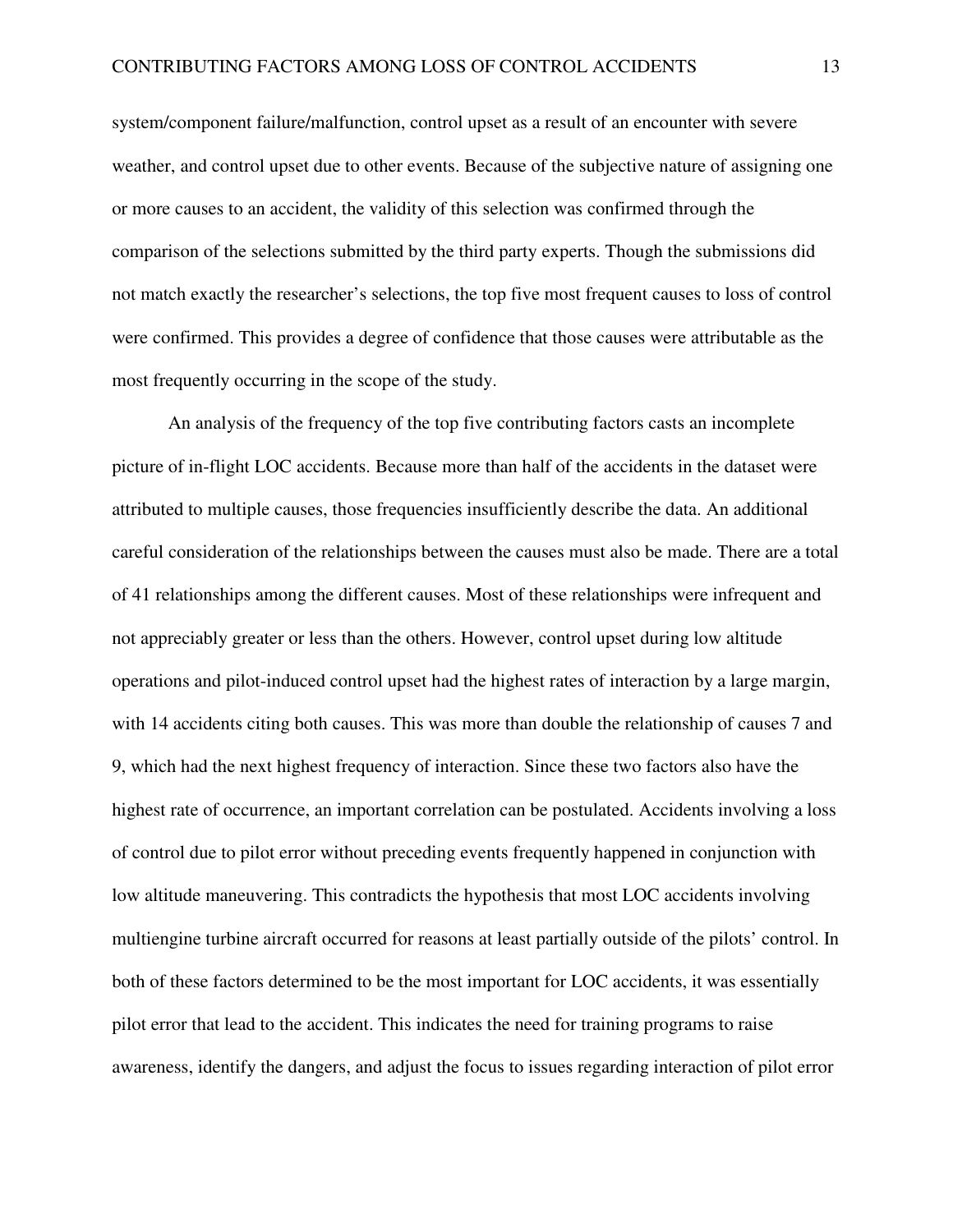as a contributing factor in LOC accidents, in low altitude maneuvering scenarios. An emphasis on this is important, although addressing the three other primary causes secondary to LOC (system/component failure/malfunction, weather-induced control upset, and control upset occurring due to other events) must not be overlooked.

The scope of this study was limited to accidents involving multiengine turbine aircraft in the contiguous United States over the past ten years. Loss of control accidents occur in all types of aircraft, all over the world. Further research should be conducted to explore the frequency and interactions of the causes of these accidents. Also, further study is recommended of the relationships among the different causes of loss of control, to better understand how they interact, specifically between pilot-induced control upset and control upset in conjunction with low altitude maneuvering.

#### **Conclusions**

 In-flight loss of control accidents are responsible for the highest number of fatalities in the aviation industry in both the United States and the world. Having surpassed CFIT within the recent decade as being responsible for the most fatalities, significant attention has been aimed towards mitigating this type of accident. Even in advanced, high performance aircraft, operated in large part by highly-trained and experienced pilots, it is pilot error that most often leads to a loss of control of the aircraft and the subsequent crash. Specifically, the findings of this study determined pilot-induced control upsets without preceding events and control upsets in conjunction with low altitude maneuvering to be the two most frequent causes of LOC accidents. Importantly, a frequent interaction between the two causes was found to exist, implying that the two types of causes are interactive with each other and therefore must be studied together. Single causes cannot be attributed to most LOC accidents, as it is the complex interaction among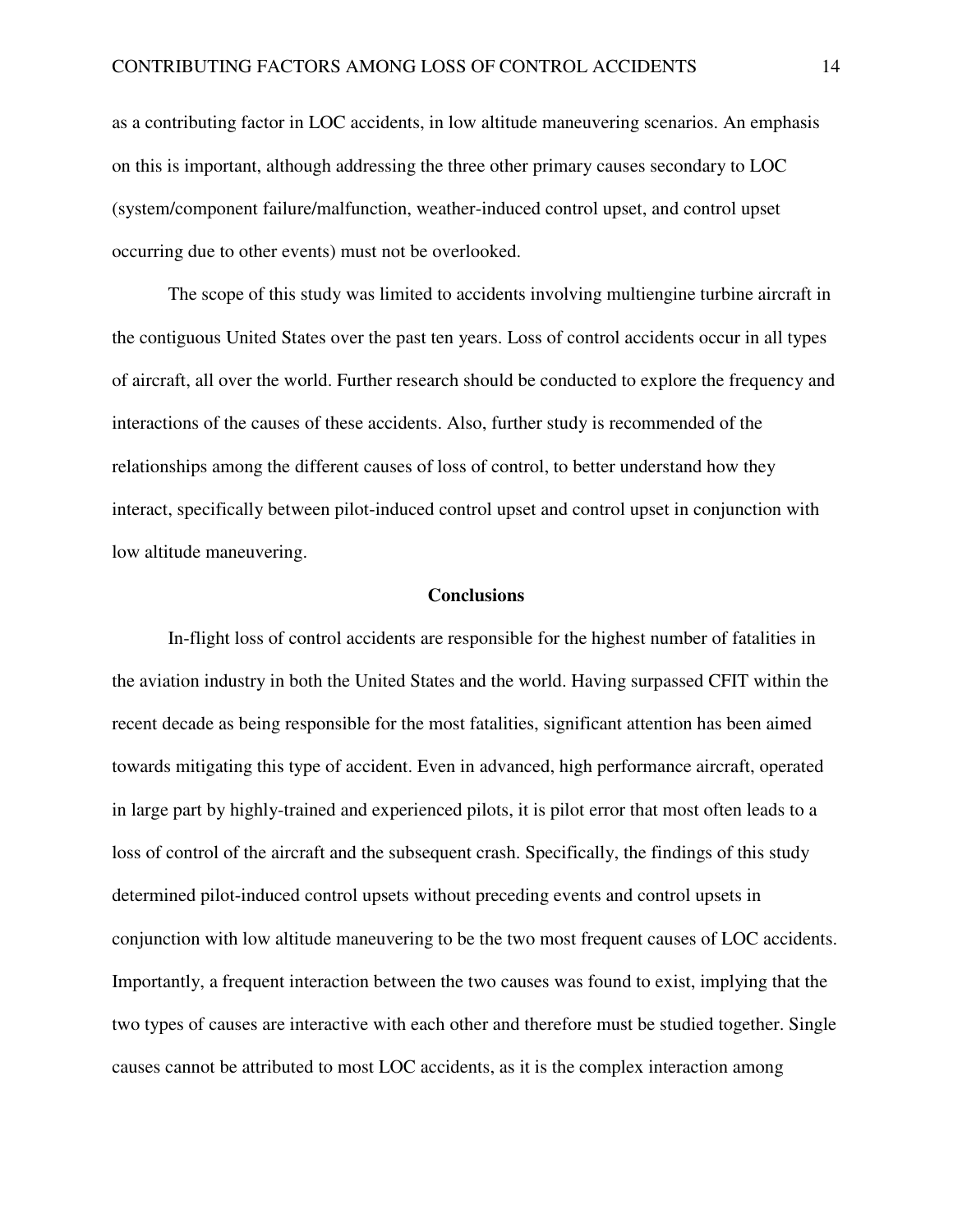different factors that, together, result in disaster.

Some preliminary recommendations can be generated from the findings of this study with the ultimate goal to begin decreasing the number of in-flight LOC accidents involving multiengine turbine aircraft:

- 1. Conduct further research on the interactions between the different causes secondary to LOC accidents, with a primary focus on the relationship between pilot-induced control upset and control upset in conjunction with low altitude maneuvering.
- 2. Place a stronger emphasis on low altitude, low speed operations in training.
- 3. Stress the always-present vulnerability to pilot error, even for pilots with considerable experience and training.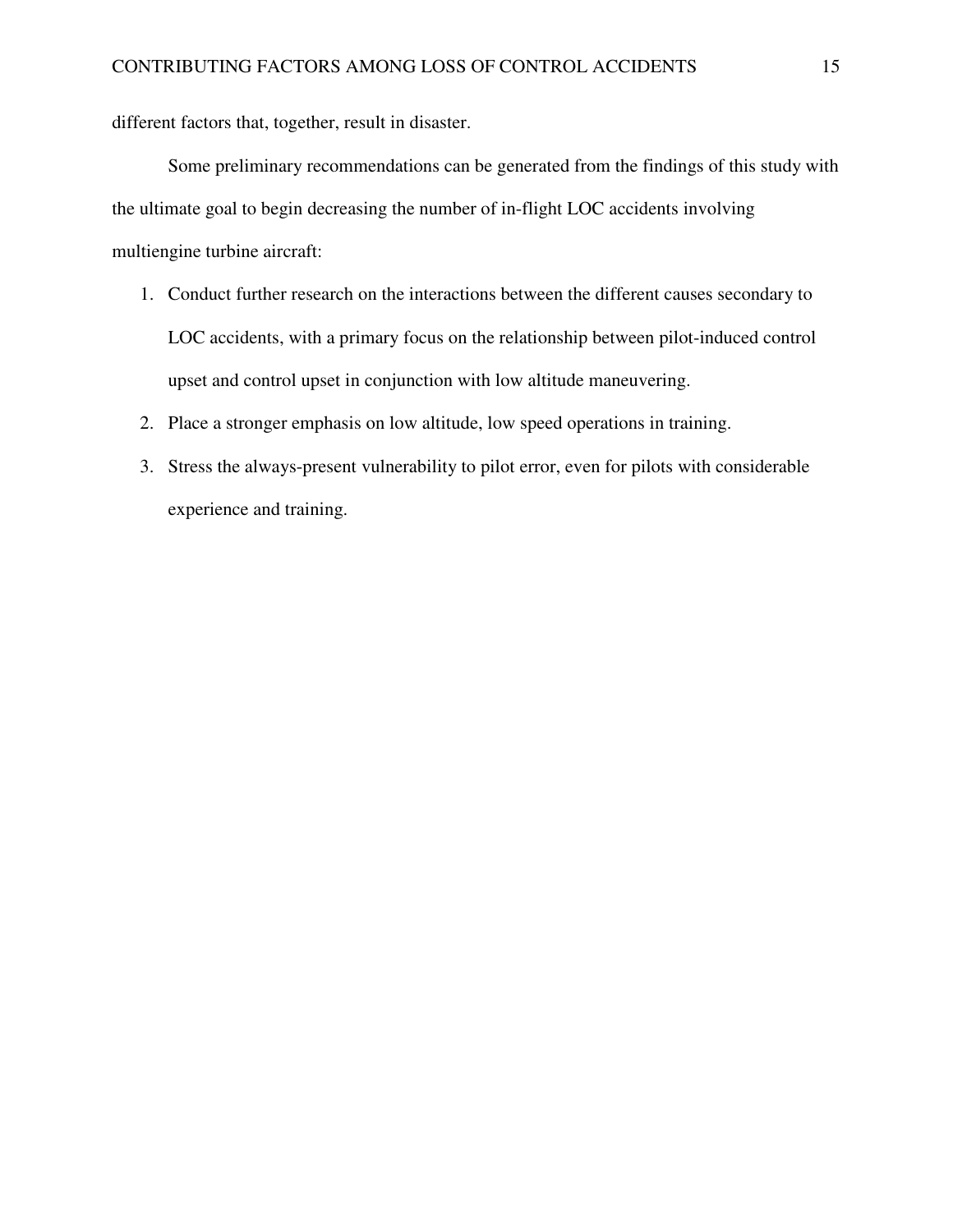# List of References

- Boeing Commercial Airplanes. (2011). [Fatal Accidents Worldwide Commercial Jet Fleet 2001 Through 2010]. Statistical Summary of Commercial Jet Airplane Accidents: Worldwide Operations 1959 – 2010. Retrieved from http://www.boeing.com/news/ techissues/pdf/statsum.pdf
- Casti, J. L. (1994). *Complexification: Explaining a paradoxical world through the science of surprise.* New York, NY: HarperCollins Publishers, Inc.

Chandler, J. G. (2011, April 1). Limiting loss of control. *Air Transport World, (48)*4, 37 – 39.

- Dornheim, M. A. (1998, April 27). 'Loss of control' under scrutiny. *Aviation Week and Space Technology, 148*(17), 62.
- International Civil Aviation Organization. (n.d.). Loss of control in flight. In *Accident Investigation and Prevention Section* (Detailed information on accident categories of major importance). Retrieved from http:/ http://www.icao.int/fsix/adrep/index.html
- National Aeronautics and Space Administration. (2010). *Causal Factors and Adverse Conditions of Aviation Accidents and Incidents Related to Integrated Resilient Aircraft Control* (NASA/TM – 2010-216261). Available from http://gltrs.grc.nasa.gov
- National Transportation Safety Board. (2005). *Brief of Accident: DCA02MA001.* Washington, DC: U.S.
- National Transportation Safety Board. (2007). *Brief of Accident: LAX06FA071.* Washington, DC: U.S.
- National Transportation Safety Board. (2009). *Loss of Control and Crash Marlin Air Cessna Citation 550, N550BP, Milwaukee, Wisconsin, June 4, 2007.* (Aircraft Accident Report NTSB/AAR-09/06 PB2009-910406). Washington, DC: U.S.